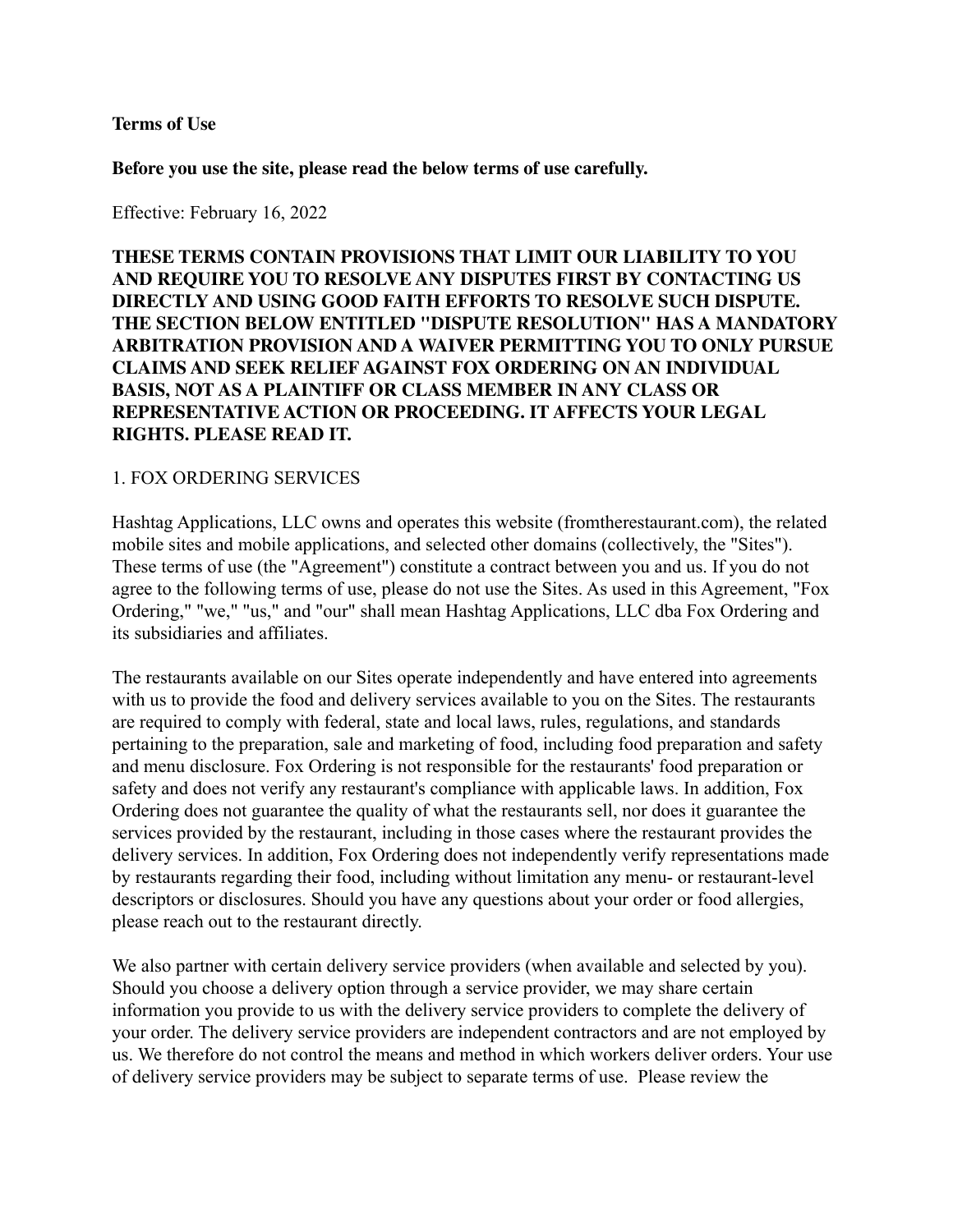applicable delivery service provider's terms for more information. We are not responsible for the services, acts, omissions, or representations of the delivery service providers.

## 2. USING FOX ORDERING'S SERVICES; ACCESSIBILITY

You may only use the Sites to order if you are the authorized holder of the credit card used for payment or an authorized user of a corporate account and if you are able to form a binding contract with us. In addition, if you are a minor in the jurisdiction in which you reside (generally under the age of 18), you must have the permission of, and be directly supervised by, your parent or legal guardian to use the Sites, and your parent or legal guardian must read and agree to this Agreement prior to your using the Sites. Notwithstanding the foregoing, you are prohibited from using the Sites if you are under the age of 13.

Use of the Sites to order requires that you provide certain personal information. In consideration of the use of the Sites' services, you agree to: (a) provide true, accurate, current and complete information about yourself as prompted by the applicable Site, and (b) maintain and promptly update the personal information you provide to keep it true, accurate, current and complete. If you provide any information that is untrue, inaccurate, not current or incomplete, or Fox Ordering has reasonable grounds to suspect that such information is untrue, inaccurate, not current or incomplete, Fox Ordering has the right to block your current or future use of the Sites (or any portion thereof).

You are responsible for maintaining the confidentiality and security of your personal information and for all activities or any other actions that occur under or are taken in connection with your use of the Sites. You agree to (a) immediately notify Fox Ordering of any known or suspected unauthorized use(s) of your personal information while using the Sites, or any known or suspected breach of security, including loss, theft, or unauthorized disclosure of your credit card information in connection with use of the Sites; and (b) ensure that you exit from the Sites at the end of each session. Fox Ordering will not be liable for any injury, loss or damage of any kind arising from or relating to your failure to comply with (a) and (b) or for any acts or omissions by you or someone else using your personal information.

We and the delivery service providers that we engage may communicate with you regarding your use of the Sites or delivery of orders. By using our Sites, you consent to receiving communications from us, including phone calls, faxes, emails, SMS and MMS text messages, messages through electronic apps or platforms, and any other communications made by and on behalf of us that may relate to the Site, your order, delivery of your order (if applicable), or these Terms of Use.

We are working hard toward ensuring that the Sites are accessible by applying the Web [Content](https://www.w3.org/WAI/standards-guidelines/wcag/) [Accessibility](https://www.w3.org/WAI/standards-guidelines/wcag/) Guidelines, which set forth requirements to improve the accessibility of websites for people with disabilities. In the event you encounter any barrier to accessibility, you agree to contact us by e-mail: [support@foxordering.com,](mailto:support@foxordering.com) mail: 4301 Oak Circle, Boca Raton, FL 33431, or phone: 866-883-6967.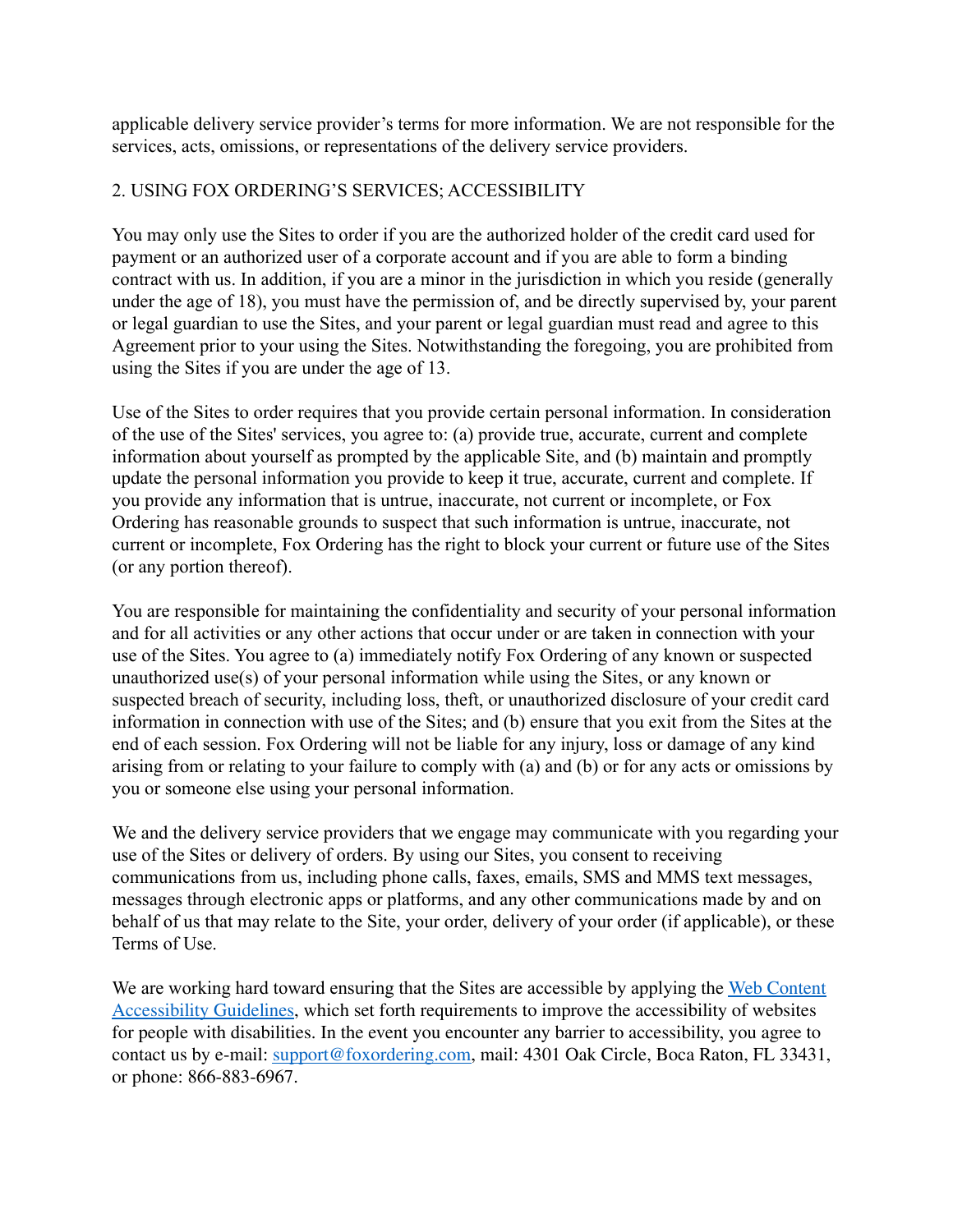By using our Sites, you acknowledge and agree that accessibility is highly complex, subjective and changeable and that achieving absolute or total accessibility might not be possible. As provided in Section 6 (DISCLAIMER) below, the materials and all other content on the Site are provided on an "as is" and "as available" basis without warranties of every kind.

## 3. CREDIT POLICY

You pay for order(s) placed through the Sites. All orders are subject to the review and approval of the restaurant, who may make adjustments from time to time. When you place an order, you agree that we may immediately charge your credit card. Unless prohibited by law, in the event of any error in your order or the amount you were charged, you are entitled to a credit, provided it is brought to our attention within 60 days of your order date. If you do not raise the issue within 60 days of your order date, you waive the ability to receive a credit for any error.

# 4. MATERIALS AND LICENSE

With the exception of User Content (defined below), the Sites and everything on them, from text to photos to videos to graphics and software, (collectively, the "Materials") are owned by or licensed to Fox Ordering. The Sites and the Materials are protected by copyright, trademark, trade dress, domain name, patent, trade secret, international treaties and/or other proprietary rights and laws of the United States and other countries. Except as otherwise indicated on the Sites and except for the trademarks, service marks, logos and trade names of other companies that are displayed on the Sites, all trademarks, service marks, logos, trade dress and trade names are proprietary to Fox Ordering, including without limitation, FOX ORDERING and the foxordering.net trade dress. Please be advised that Fox Ordering enforces its intellectual property rights to the fullest extent of the law.

We grant you a limited, non-exclusive, non-transferable and revocable license to access and use the Sites and/or the Materials for your personal use, solely as expressly permitted by this Agreement and subject to all the terms and conditions of this Agreement, all applicable intellectual property laws, and any Additional Terms (as defined below) contained on the Sites. Any other use of the Sites and/or the Materials is strictly prohibited. No Materials may be copied, republished, uploaded, posted, transmitted, distributed in any way, and/or modified without our express written permission. Nothing contained on the Sites should be interpreted as granting to you any license or right to use any of the Materials and/or third party proprietary content on the Sites without the express written permission of Fox Ordering or the appropriate third party owner, as applicable.

If you download any software from the Sites, you may not redistribute, sell, decompile, reverse engineer, disassemble, or otherwise reduce the software to a human-perceivable form.

Fox Ordering reserves the right, in its sole and absolute discretion, to modify, suspend, or discontinue at any time, with or without notice, the Sites and/or services offered on or through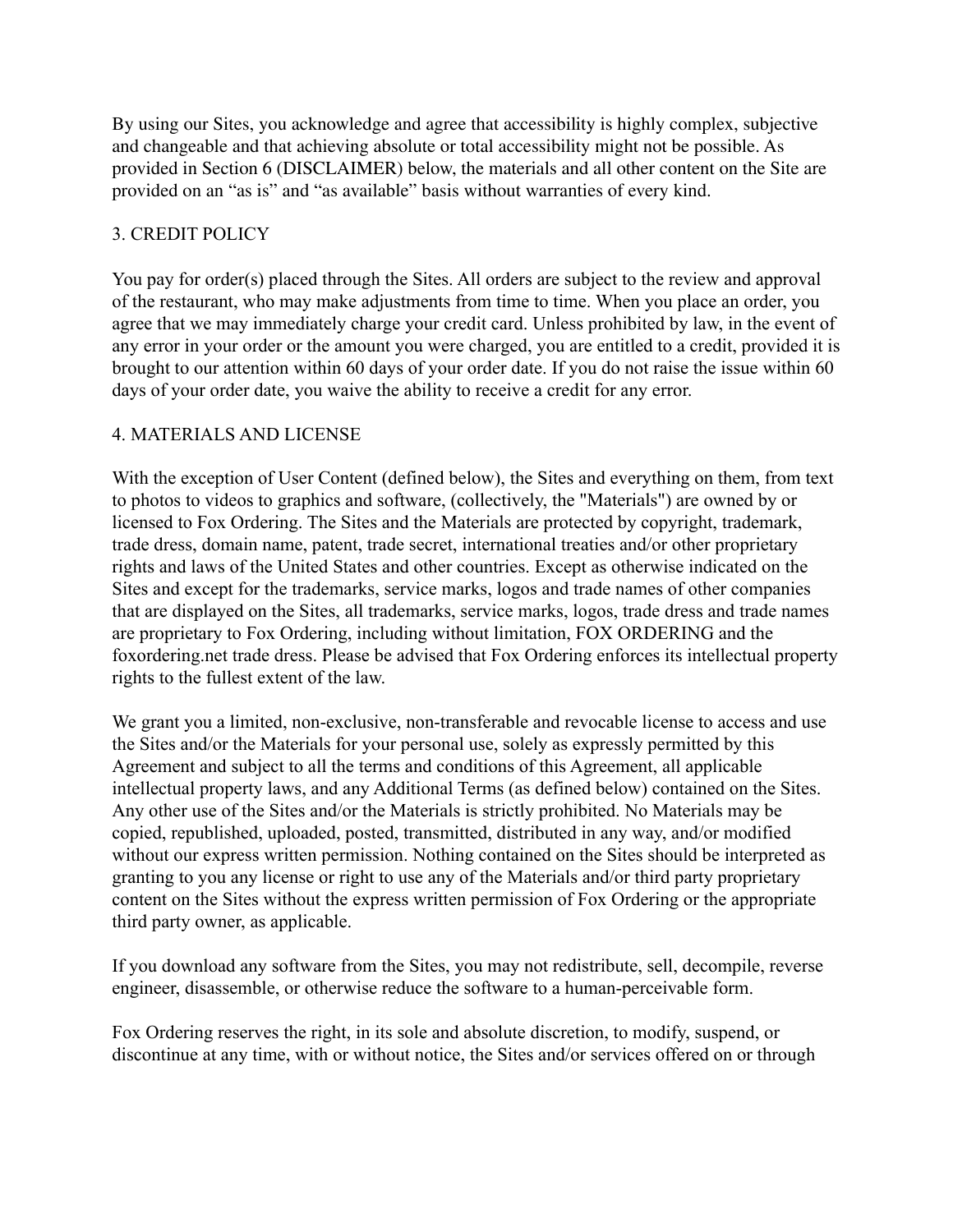the Sites (or any part thereof), including but not limited to the Sites' features, look and feel, and functional elements and related services.

# 5. USER CONTENT AND CONDUCT

**I. User Conduct** By accessing the Sites, you agree:

- 1. to comply with all applicable laws regarding online conduct and submission of acceptable User Content;
- 2. not to use the Sites or the services or submit content to the Sites if you are under the age of 13;
- 3. not to use the Sites to purchase alcohol unless you and the alcohol recipient are 21 or older and present a valid photo identification(s) verifying your age at the time of alcohol delivery;
- 4. not to access the Sites or services using a third-party's account/registration without the express consent of the account holder;
- 5. not to attempt, through any means, to gain unauthorized access to any part of the Sites and/or any service, other account, computer system and/or network connected to any Fox Ordering server;
- 6. not to attempt to impersonate another user or person;
- 7. not to advertise, or solicit, any user to buy or sell any products or services, unless authorized by Fox Ordering;
- 8. not to deep-link to the Sites and/or access the Sites manually and/or with any robot, spider, web crawler, extraction software, automated process and/or device to scrape, copy and/or monitor any portion of the Sites and/or any Materials and/or other content on the Sites, unless Fox Ordering has given you specific permission to do so in writing;
- 9. not to conduct any kind of systematic retrieval of data or other content from the Sites;
- 10. not to create or compile, directly or indirectly, any collection, compilation, database or directory from the Site content;
- 11. not to use the Sites in any manner that could damage, disable, overburden and/or impair any Fox Ordering server, or the network(s) connected to any Fox Ordering server, and/or interfere with any other party's use and enjoyment of the Sites;
- 12. not to transmit any chain letters or junk email;
- 13. not to use any information obtained from the Sites or the Fox Ordering services in order to contact, advertise to, solicit, or sell to any user or restaurant;
- 14. not to sell or transfer your profile;
- 15. not to use the Sites to engage in commercial activities apart from sanctioned use of Fox Ordering services;
- 16. not to use the Sites as part of an effort to compete with Fox Ordering, the Sites, or the Fox Ordering services;
- 17. not to copy any content, including, but not limited to restaurant menu content and third-party reviews, for republication in any format or media;
- 18. not to license, sell and/or otherwise provide access to and/or use of the Sites to any third party, including without limitation to build a competitive product and/or service;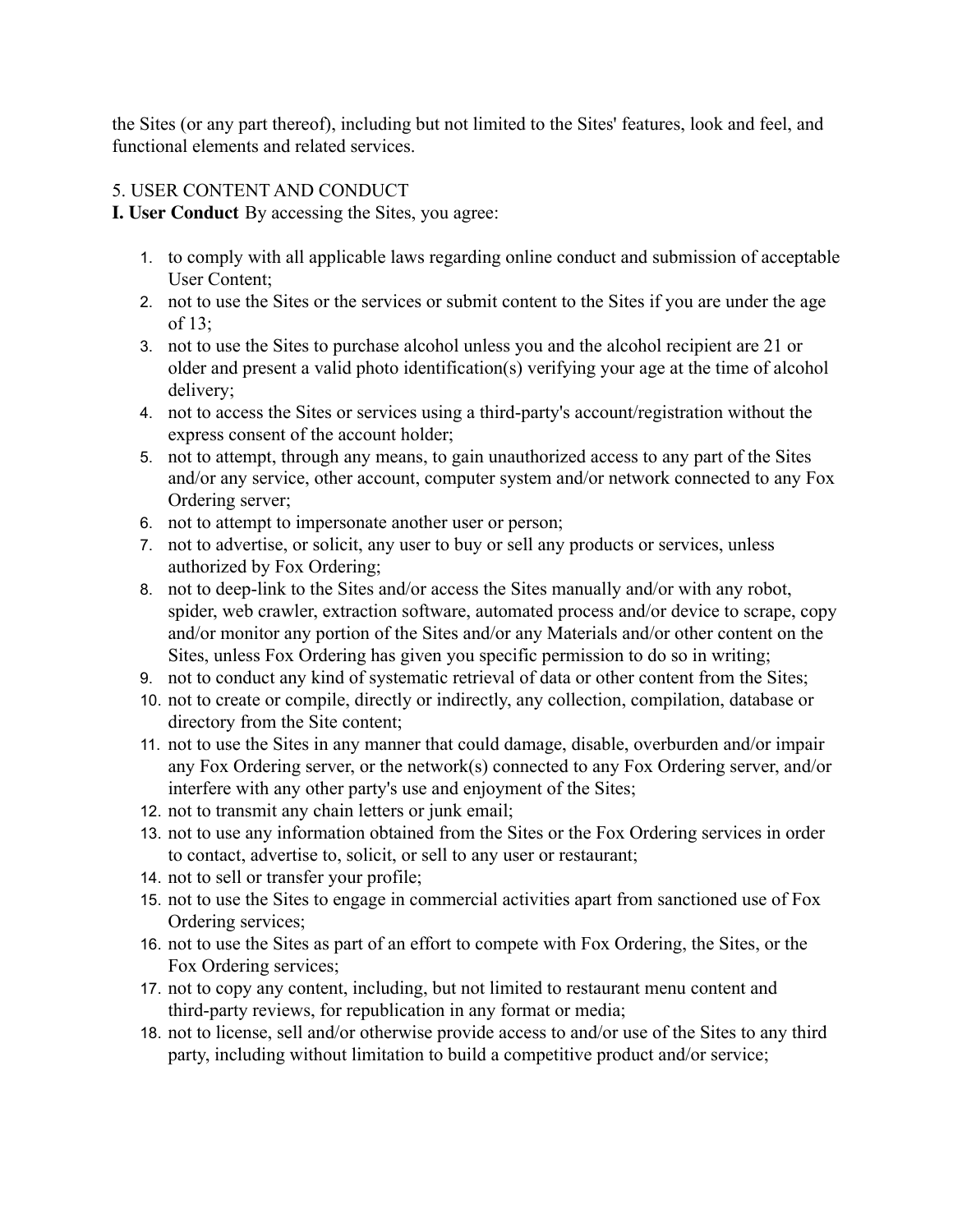- 19. not to create restaurant reviews or blog entries for or with any commercial or other purpose or intent that does not in good faith comport with the purpose or spirit of the Sites:
- 20. not to copy, publish or redistribute any coupon or discount code or act in bad faith in an attempt to manipulate or gain an unintended commercial benefit from incentive offers;
- 21. not to harass, annoy, intimidate or threaten any Fox Ordering employees or agents engaged in providing any portion of Fox Ordering's services;
- 22. not to display an advertisement, or accept payment or anything of value from a third person in exchange for your performing any commercial activity on or through the Sites or Fox Ordering's services on behalf of that person, such as posting blogs or bulletins with a commercial purpose;
- 23. not to delete the copyright or other proprietary rights notice from any User Content or any portion of the Sites or Fox Ordering's services;
- 24. not to upload or transmit viruses or other harmful, disruptive or destructive files;
- 25. not to disrupt, interfere with, or otherwise harm or violate the security of the Sites, or any services, system resources, accounts, passwords, servers or networks connected to or accessible through the Sites or affiliated or linked sites (including those of our restaurant partners); and
- 26. not to use the Sites for any illegal purposes.

You agree that the consequences of commercial use or re-publication of User Content or Materials from the Sites or other violations of the foregoing proscriptions may be so serious and incalculable that monetary compensation may not be a sufficient or appropriate remedy and that Fox Ordering will be entitled to temporary and permanent injunctive relief to prohibit such use or activity, without the need to prove damages.

## **II. Content You Provide**

Fox Ordering may provide you with interactive opportunities on the Sites, (collectively, "Interactive Areas"). You represent and warrant that you are the owner of and/or otherwise have the right to provide all information, comments, reviews, ratings and/or other materials and/or content that you submit, post and/or otherwise transmit to the Sites ("User Content").

# **III. Use of Your Content**

You grant Fox Ordering an irrevocable, transferable, paid up, royalty-free, perpetual, non-exclusive worldwide sub-licensable license to use, copy, display, publish, modify, remove, publicly perform, translate, create derivative works from, distribute and/or otherwise use User Content in connection with Fox Ordering's business and in all forms of media now known or hereafter invented (collectively, the "Uses"), without notification to and/or approval by you. You further grant Fox Ordering a license to use your username and/or other user profile information, including without limitation, your ratings history and how long you have been a Fox Ordering diner, to attribute User Content to you in connection with the Uses, if we choose to do so, again without notification to and/or approval by you. Further, if you provide any suggestions, input or other feedback relating to the Sites or the services we provide, Fox Ordering shall have the right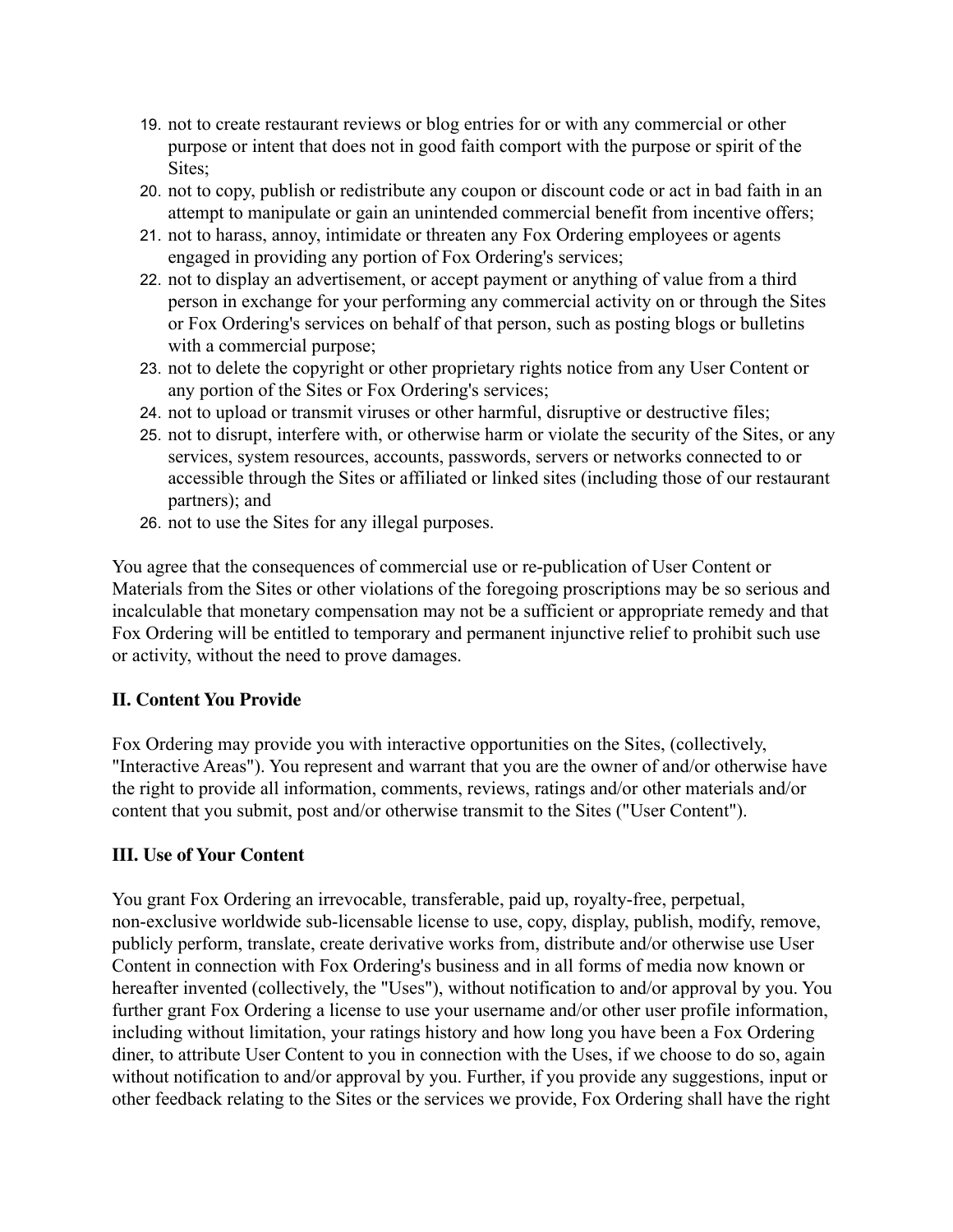to freely and fully exercise and exploit such content in connection with its business, without notice to, approval by or compensation to you.

User Content transmitted to certain parts of the Sites, including, without limitation, restaurant pages and certain Interactive Areas, may be posted in public areas on our Sites, including without limitation in a compilation format, and as such will be publicly visible and accessible. Fox Ordering and its officers, directors, employees, parents, subsidiaries, affiliates, successors, assigns, licensors, licensees, designees, business partners, contractors, agents and representatives (collectively, the "Released Parties") will not be responsible for, and you hereby expressly release the Released Parties from, any and all liability for the action of any and all third parties with respect to User Content.

# **IV. Conduct within Interactive Areas**

By transmitting User Content, you agree to follow the standards of conduct below and any additional standards that may be stated on the Sites. We do our best to encourage civility and discourage disruptive communication on the Sites. We also discourage communications that incite others to violate our standards. We expect your cooperation in upholding our standards. You are responsible for all of your User Content. You agree not to provide any User Content that:

- 1. is unlawful, harmful to adults or minors, threatening, abusive, harassing, tortious, defamatory, vulgar, obscene, profane, offensive, invasive of another's privacy, hateful, and/or racially, ethnically and/or otherwise objectionable;
- 2. has a commercial, political or religious purpose;
- 3. is false, misleading and/or not written in good faith;
- 4. infringes any patent, trademark, trade secret, copyright, right of privacy and/or publicity, and/or other proprietary rights of any person and/or entity;
- 5. is illegal and/or promotes illegal activity;
- 6. contains unauthorized advertising and/or solicits users to a business other than those on the Sites; and/or
- 7. is intended to interrupt, destroy or limit the functionality or integrity of any computer software, hardware or Materials on the Sites or other websites.

Fox Ordering may monitor any and all use of the Sites; however, we are under no obligation to do so. We may manage the Sites in a manner intended to protect our property and rights and to facilitate the proper functioning of the Sites. If any User Content or conduct on our Sites violates our standards, or any other terms and conditions of this Agreement; or interferes with other peoples' enjoyment of the Materials or our Sites; or that we believe is inappropriate; in our sole judgment, we reserve the right to change, delete or remove, in part or in full, any such User Content or Materials; and we further reserve the right to terminate or suspend access to any Interactive Areas or any Sites. Fox Ordering will cooperate with local, state and/or federal authorities to the extent required by applicable law in connection with User Content.

# **V. Ratings and Reviews**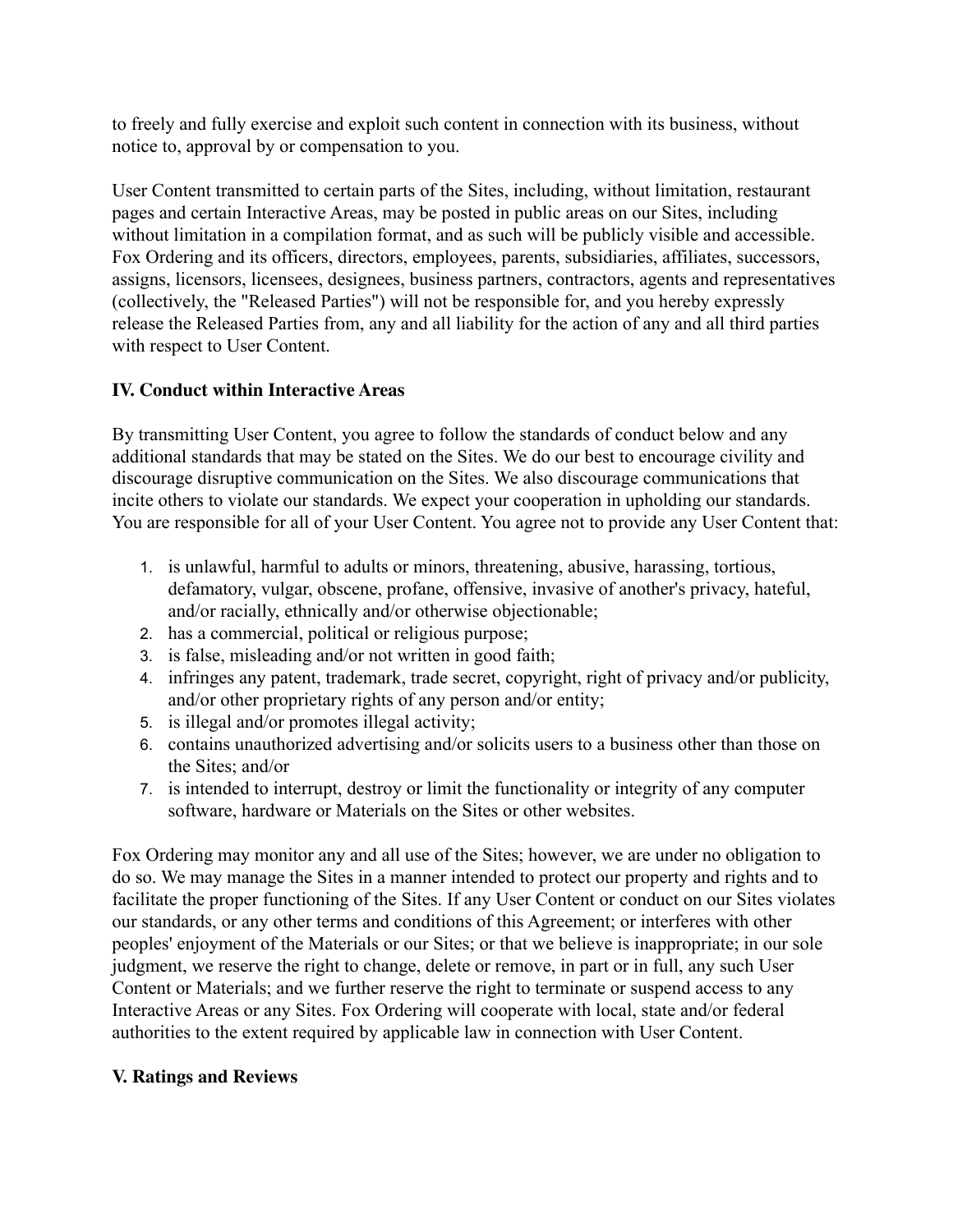The Sites may allow you to rate and post reviews of restaurants and other businesses ("Ratings and Reviews"). Such Ratings and Reviews are considered User Content and are governed by the terms and conditions of this Agreement, including, without limitation, your agreement regarding your use of Interactive Areas and the Sites' standards of conduct. Ratings and Reviews are not endorsed by Fox Ordering, and do not represent the views of Fox Ordering or of any affiliate or partner of Fox Ordering. Fox Ordering does not assume liability for Ratings and Reviews or for any claims, liabilities or losses resulting from any Ratings and Reviews. We strive to maintain a high level of integrity with our Ratings and Reviews and other User Content. Therefore, all Ratings and Reviews must comply with the following criteria: (1) before posting a Rating or Review, you must have had first-hand experience with the restaurant; (2) you may not have a proprietary or other affiliation with either the restaurant or any of its competitors; (3) you may not draw any legal conclusions regarding the restaurants' products, services or conduct; and (4) your review must otherwise comply with the terms of this Agreement. Any Rating and/or Review that we determine, in our sole discretion, could diminish the integrity of the Ratings and Reviews, the Materials and/or the Sites may be removed or excluded by us without notice.

#### 6. DISCLAIMER

THE SITES, THE MATERIALS AND ALL OTHER CONTENT ON THE SITES ARE PROVIDED "AS IS," ON AN "AS AVAILABLE" BASIS AND WITHOUT WARRANTIES OF ANY KIND, EITHER EXPRESS OR IMPLIED. TO THE FULLEST EXTENT PERMISSIBLE BY APPLICABLE LAW, THE RELEASED PARTIES DISCLAIM, WITH RESPECT TO THE MATERIALS AND ALL OTHER CONTENT ON THE SITES, ALL WARRANTIES, EXPRESS OR IMPLIED, INCLUDING, BUT NOT LIMITED TO IMPLIED WARRANTIES OF MERCHANTABILITY, FITNESS FOR A PARTICULAR PURPOSE AND NON-INFRINGEMENT. FOX ORDERING DOES NOT REPRESENT OR WARRANT THAT THE SITES, THE MATERIALS AND/OR THE OTHER CONTENT ON THE SITES WILL BE SECURE, UNINTERRUPTED AND/OR ERROR-FREE, THAT DEFECTS WILL BE CORRECTED, AND/OR THAT THE SITES, THE MATERIALS AND/OR OTHER CONTENT ON THE SITES ARE FREE FROM VIRUSES OR OTHER HARMFUL COMPONENTS. FOX ORDERING DOES NOT WARRANT OR MAKE ANY REPRESENTATIONS REGARDING THE USE OR THE RESULTS OF THE USE OF THE SITES, THE MATERIALS AND/OR ANY OTHER CONTENT ON THE SITES IN TERMS OF THEIR CORRECTNESS, ACCURACY, RELIABILITY, TIMELINESS, COMPLETENESS, CURRENTNESS, OR OTHERWISE, INCLUDING WITHOUT LIMITATION, THE QUALITY AND/OR TIMING OF A DELIVERY ORDERED ON THE SITES AND/OR THE FOOD OR OTHER PRODUCTS DELIVERED. YOU (AND NOT FOX ORDERING) ASSUME THE ENTIRE COST OF ALL NECESSARY SERVICING, REPAIR, OR CORRECTION RELATING TO YOUR USE OF THE SITES, THE MATERIALS AND/OR OTHER CONTENT ON THE SITES. APPLICABLE LAW MAY NOT ALLOW THE EXCLUSION OF IMPLIED WARRANTIES, SO THE ABOVE EXCLUSION MAY NOT FULLY APPLY TO YOU.

#### 7. LIMITATION OF LIABILITY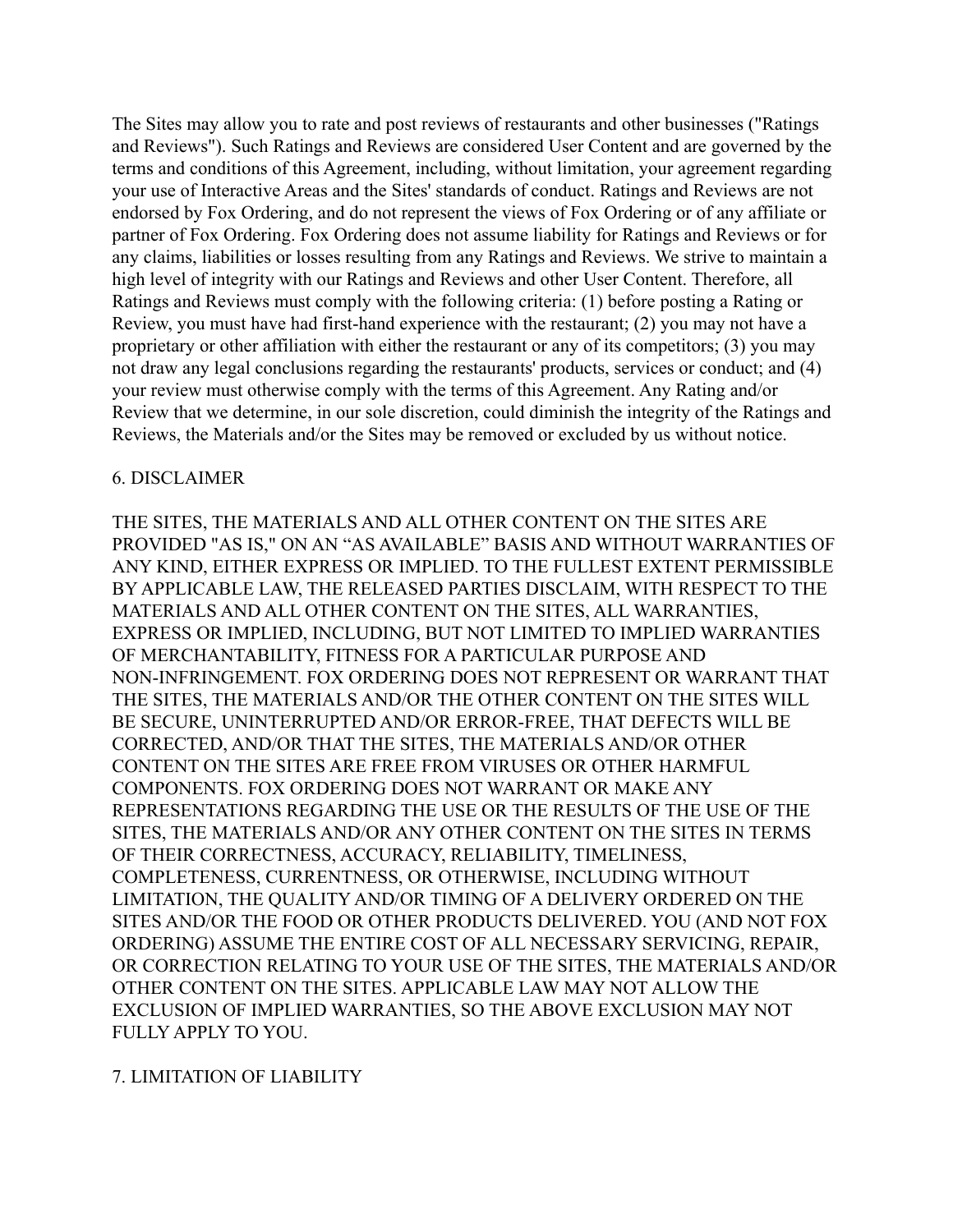IN NO EVENT SHALL FOX ORDERING BE LIABLE TO YOU FOR ANY INDIRECT, SPECIAL, INCIDENTAL, OR CONSEQUENTIAL DAMAGES, OR ANY LOSS OR DAMAGES WHATSOEVER (EVEN IF FOX ORDERING HAS BEEN PREVIOUSLY ADVISED OF THE POSSIBILITY OF SUCH DAMAGES), IN A WARRANTY, CONTRACT, OR NEGLIGENCE ACTION THAT IN ANY MANNER ARISES OUT OF OR IN CONNECTION WITH THE USE, INABILITY TO USE, PERFORMANCE OF, OR SERVICES PROVIDED ON OR THROUGH THE SITES. FOX ORDERING ASSUMES NO RESPONSIBILITY AND SHALL NOT BE LIABLE FOR ANY DAMAGES TO, OR VIRUSES THAT MAY INFECT YOUR COMPUTER EQUIPMENT OR OTHER PROPERTY ON ACCOUNT OF YOUR ACCESS TO, USE OF, BROWSING OF, OR DOWNLOADING OF ANY MATERIAL FROM THE SITES. FOX ORDERING ASSUMES NO RESPONSIBILITY OR LIABILITY IN ANY MANNER ARISING OUT OF OR IN CONNECTION WITH ANY INFORMATION, CONTENT, PRODUCTS, SERVICES, OR MATERIAL AVAILABLE ON OR THROUGH THE SITES, AS WELL AS ANY THIRD PARTY WEBSITE PAGES OR ADDITIONAL WEBSITES LINKED TO THIS SITE, FOR ANY ERROR, DEFAMATION, LIBEL, SLANDER, OMISSION, FALSEHOOD, OBSCENITY, PORNOGRAPHY, PROFANITY, DANGER, INACCURACY CONTAINED THEREIN OR HARM TO PERSON OR PROPERTY CAUSED THEREBY. THESE LIMITATIONS SHALL APPLY NOTWITHSTANDING ANY FAILURE OF ESSENTIAL PURPOSE OF ANY LIMITED REMEDY. IN NO EVENT SHALL FOX ORDERING'S TOTAL LIABILITY TO YOU FOR ALL DAMAGES, LOSSES AND CAUSES OF ACTION, WHETHER IN WARRANTY, CONTRACT, OR NEGLIGENCE EXCEED (A) THE AMOUNT PAID BY YOU TO FOX ORDERING OR A FOX ORDERING'S RESTAURANT, IF ANY, OR (B) \$500 (WHICHEVER IS LESS). BECAUSE SOME JURISDICTIONS DO NOT ALLOW THE EXCLUSION OR LIMITATION OF LIABILITY FOR CONSEQUENTIAL OR INCIDENTAL DAMAGES, THE ABOVE LIMITATIONS MAY NOT APPLY TO YOU.

YOU AND FOX ORDERING AGREE THAT THE WARRANTY DISCLAIMERS AND LIMITATIONS OF LIABILITY IN THIS AGREEMENT ARE MATERIAL, BARGAINED-FOR BASES OF THIS AGREEMENT, AND THAT THEY HAVE BEEN TAKEN INTO ACCOUNT IN DETERMINING THE CONSIDERATION TO BE GIVEN BY EACH PARTY UNDER THIS AGREEMENT AND IN THE DECISION BY EACH PARTY TO ENTER INTO THIS AGREEMENT. YOU AND FOX ORDERING AGREE THAT THE WARRANTY DISCLAIMERS AND LIMITATIONS OF LIABILITY IN THESE TERMS OF USE ARE FAIR AND REASONABLE.

IF YOU ARE DISSATISFIED WITH THE SITE OR DO NOT AGREE TO ANY PROVISIONS OF THESE TERMS OF USE, YOUR SOLE AND EXCLUSIVE REMEDY IS TO DISCONTINUE USING THE SITE, EXCEPT AS MAY BE OTHERWISE PROVIDED FOR IN THIS SECTION.

#### 8. THIRD PARTY LINKS

The Sites may contain links to websites that are owned, controlled, developed, sponsored and/or maintained by third parties and which may be subject to additional terms and conditions ("Third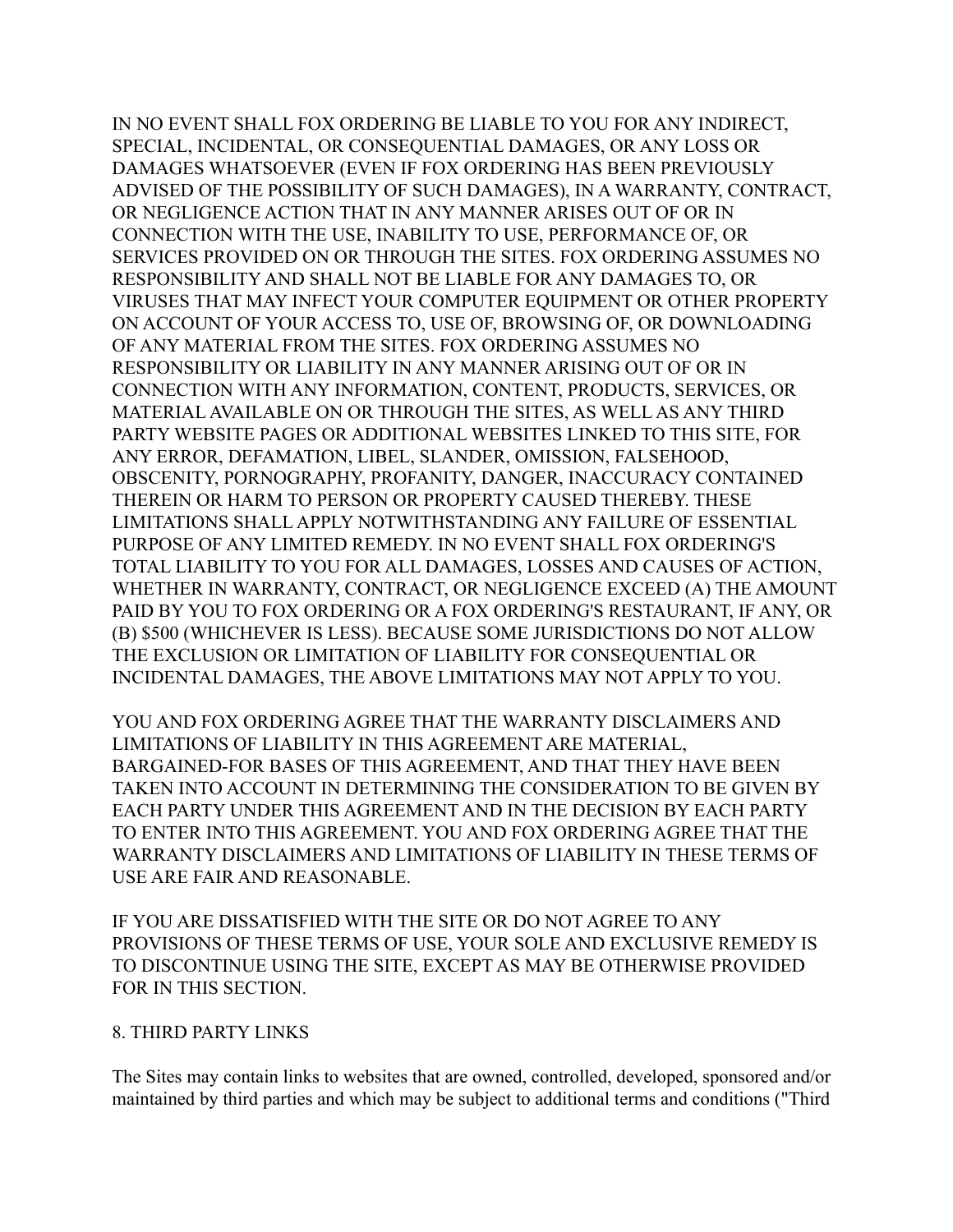Party Websites"). Fox Ordering does not review, monitor, operate and/or control the Third Party Websites and Fox Ordering makes no guarantees, representations and/or warranties as to, and shall have no liability for, the content available on or through and/or the functioning of the Third Party Websites. By providing access to Third Party Websites, Fox Ordering is not recommending and/or otherwise endorsing the products and/or services provided by the sponsors and/or owners of those websites. We do not have any responsibility for such Third Party Websites and any third-party business practices (including, without limitation, their privacy policies). Your access and/or use of the Third Party Websites, including providing information, materials and/or other content to the Third Party Websites, is entirely at your own risk. We encourage you to be aware when you access such sites and read the terms and condition and privacy policy of each Third Party Website you use. Fox Ordering reserves the right to discontinue links to any Third Party Websites at any time and for any reason, without notice.

# 9. ADDITIONAL TERMS

Your use of the Sites is subject to any and all additional terms, policies, rules or guidelines applicable to Fox Ordering's services or certain features of the Sites that we may post or link to on the Sites (collectively, the "Additional Terms"), such as end-user license agreements, or other agreements or rules applicable to particular features, promotions or content on the Sites. All such Additional Terms are hereby incorporated into this Agreement by reference.

## 10. PRIVACY POLICY

The terms and conditions of the Privacy Policy located at https://fromtherestaurant.com/PrivacyPolicy.pdf are incorporated into this Agreement by reference.

# 11. COPYRIGHT POLICY

Fox Ordering respects the intellectual property of others, and we ask all of our users to do the same. If you believe that your copyrighted work has been copied and is accessible on the Sites or a website through which our services may be accessed in a way that constitutes copyright infringement, please provide Fox Ordering's Copyright Agent (as set forth below) with notification containing the following information required by the Digital Millennium Copyright Act, 17 U.S.C. 512:

- 1. A physical or electronic signature of a person authorized to act on behalf of the copyright owner of the work that allegedly has been infringed;
- 2. Identification of the copyrighted work claimed to have been infringed, or, if multiple copyrighted works allegedly have been infringed, then a representative list of such copyrighted works;
- 3. Identification of the material that is claimed to be infringing and that is to be removed or access to which is to be disabled, and information reasonably sufficient to permit us to locate the allegedly infringing material, e.g., the specific web page address on the Sites;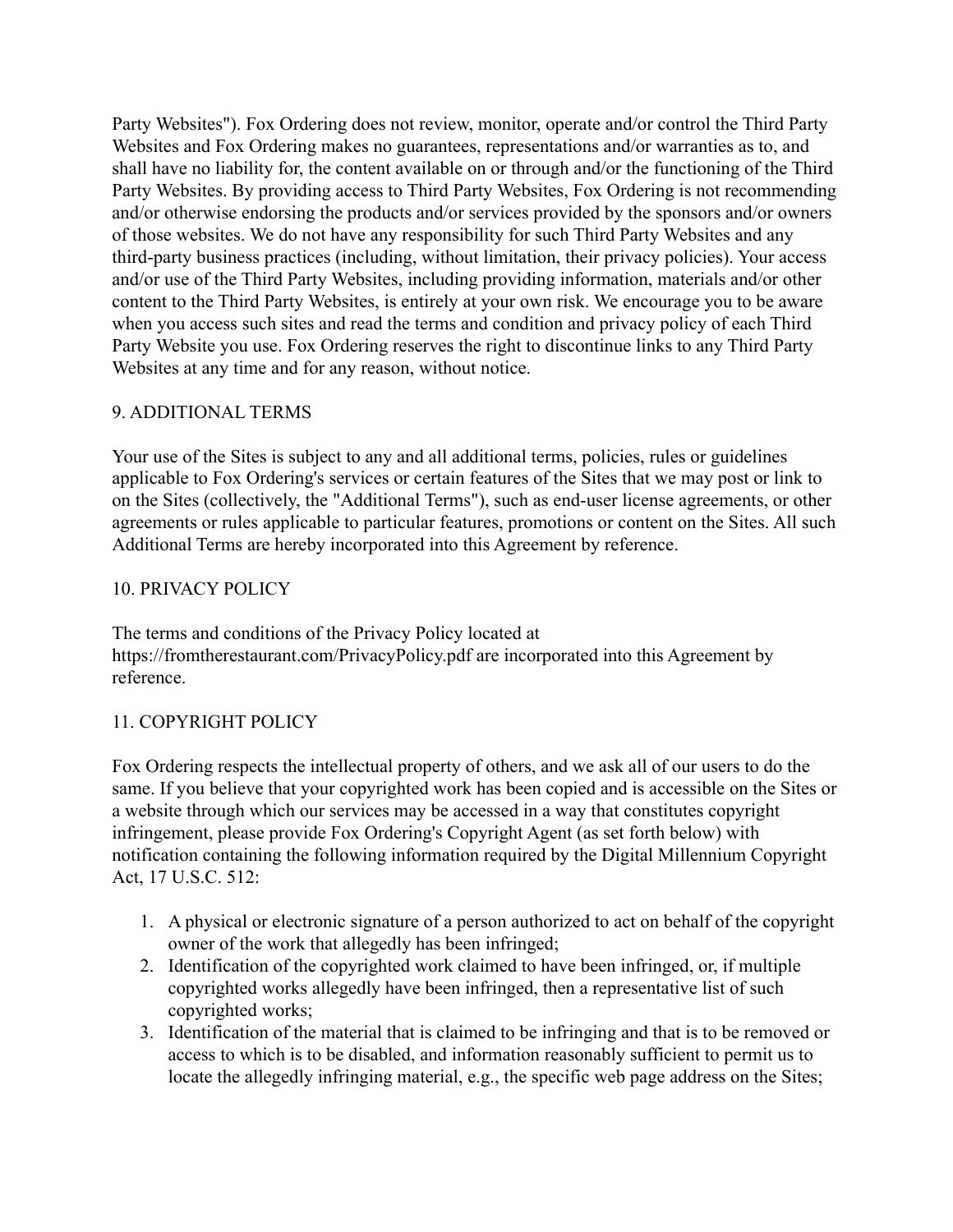- 4. Information reasonably sufficient to permit us to contact the party alleging infringement, including an email address;
- 5. A statement that the party alleging infringement has a good-faith belief that use of the copyrighted work in the manner complained of is not authorized by the copyright owner, its agent, or the law; and
- 6. A statement that the information in the notification is accurate, and under penalty of perjury, that the party alleging infringement is authorized to act on behalf of the copyright owner of the work that allegedly has been infringed.

Please send this notification to Fox Ordering, 4301 Oak Circle Suite 7, Boca Raton FL, 33431.

# 12. VIOLATIONS OF THE AGREEMENT

Fox Ordering reserves the right to seek all remedies available at law and in equity for violations of the Agreement, including without limitation the right to block access to the Sites from a particular account, device and/or IP address.

# 13. CHANGES TO THE AGREEMENT

We may change this Agreement from time to time and without prior notice. If we make a change to this Agreement, it will be effective as soon as we post it, and the most current version of this Agreement will always be posted under the "Terms of Use" tab ("Updated Terms"). If we make a material change to the Agreement, we may notify you. You agree that you will review this Agreement periodically. By continuing to access and/or use the Sites after we post Updated Terms, you agree to be bound by the Updated Terms, and if you do not agree to the Updated Terms, you will stop using the Sites. This Agreement will govern any disputes arising before the effective date of the Updated Terms.

## 14. INDEMNIFICATION

You agree to defend, indemnify, and hold us and our officers, agents, partners, and employees harmless from and against any loss, damage, liability, claim, or demand, including reasonable attorneys' fees and expenses, made by any third party due to or arising out of your use of the Sites, breach of these terms of use, or breach of your obligations under these terms of use. We reserve the right, at your expense, to assume the exclusive defense and control of any matter for which you are required to indemnify us, and you agree to cooperate, at your expense, with our defense of such claims. We will use reasonable efforts to notify you of any such claim, action, or proceeding which is subject to this indemnification upon becoming aware of it.

## 15. GOVERNING LAW

You acknowledge and agree that your access to and/or use of the Sites, the Materials and other content on the Sites is subject to all applicable international, federal, state and local laws and regulations. The terms, conditions and policies contained in this Agreement shall be governed by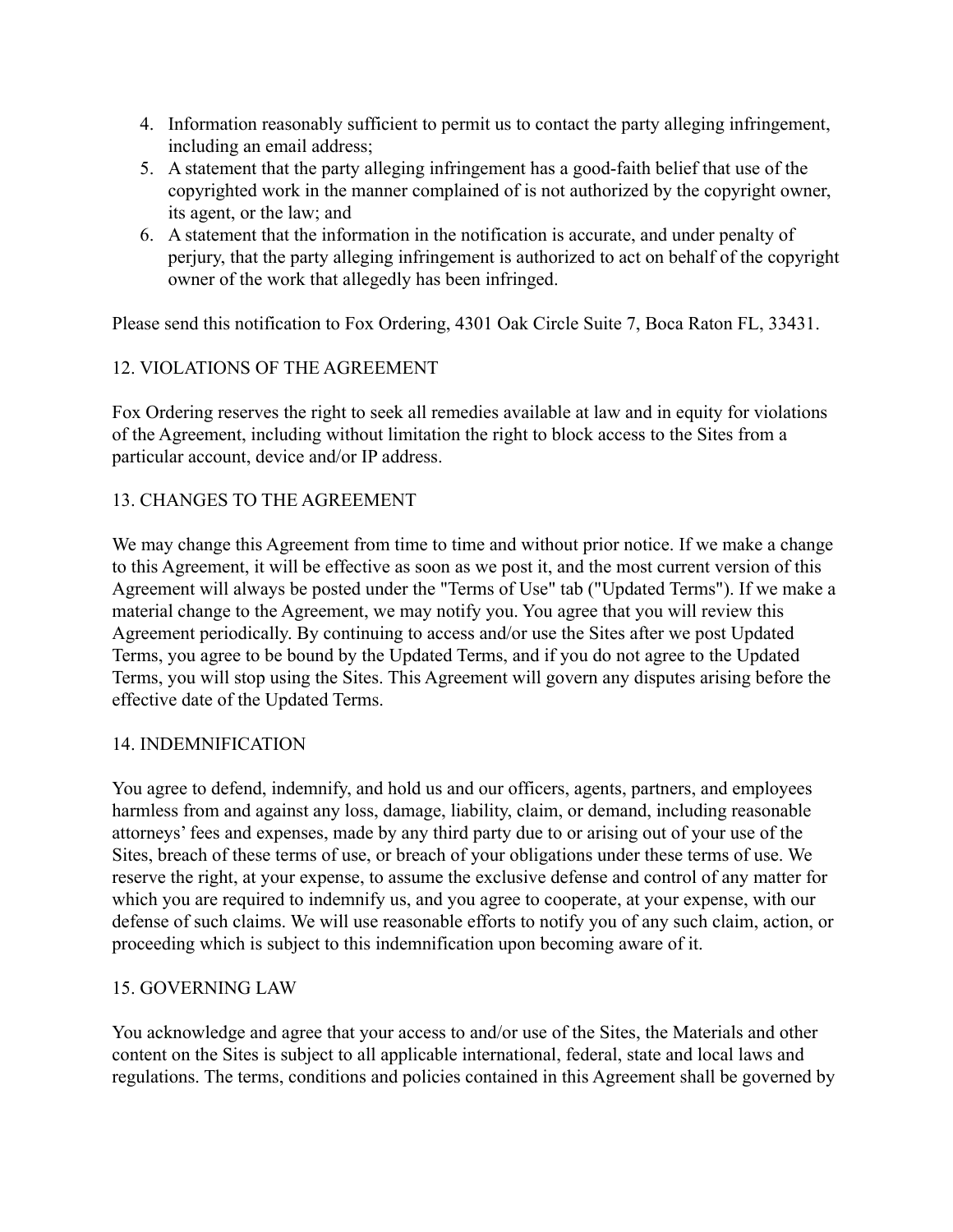and construed in accordance with the laws of the State of Florida, without regard to its conflict of laws principles.

# 16. DISPUTE RESOLUTION; CLASS ACTION WAIVER

**A. Disputes.** In the event of any dispute arising out of, or relating to use of the Site or these terms of use, you agree that the parties hereto shall first seek to settle such dispute through direct discussions between their respective principals. If a dispute cannot be settled amicably through such direct discussions within sixty (60) days from commencement of such discussions, such dispute shall be settled through binding arbitration as provided below.

**B. Arbitration** You agree that all claims, disputes or disagreements that may arise out of the interpretation or performance of this Agreement, or that in any way relate to your use of the Sites, the Materials and/or other content on the Sites, shall be submitted exclusively to binding arbitration, except that each party retains the right to bring an individual action in small claims court and the right to seek injunctive or other equitable relief in a court of competent jurisdiction to prevent the actual or threatened infringement, misappropriation or violation of a party's copyrights, trademarks, trade secrets, patents or other intellectual property rights. Arbitration means that an arbitrator and not a judge or jury will decide the claim. Rights to prehearing exchange of information and appeals may also be limited in arbitration. **You acknowledge and agree that you and Fox Ordering are each waiving the right to a trial by jury. You further acknowledge and agree that you waive your right to participate as a plaintiff or class member in any purported class action or representative proceeding**. Further, unless both you and Fox Ordering otherwise agree in writing, the arbitrator may not consolidate more than one person's claims, and may not otherwise preside over any form of any class or representative proceeding. If this specific paragraph is held unenforceable, then the entirety of this "Dispute Resolution" section will be deemed void. Except as provided in the preceding sentence, this "Dispute Resolution" section will survive any termination of these Terms of Use. You further acknowledge that any claim arising under this Agreement will be brought within one year of its accrual or it will be waived.

**C. Arbitration Rules** The arbitration will be administered by the American Arbitration Association ("AAA") in accordance with the Commercial Arbitration Rules and the Supplementary Procedures for Consumer Related Disputes (the "AAA Rules") then in effect, except as modified by this "Dispute Resolution" section. (The AAA Rules are available at www.adr.org/aaa/ShowProperty?nodeId=/UCM/ADRSTAGE2021425 or by calling the AAA at 1-800-778-7879). The Federal Arbitration Act will govern the interpretation and enforcement of this Section.

**D. Arbitration Process** A party who desires to initiate arbitration must provide the other party with a written Demand for Arbitration as specified in the AAA Rules. (The AAA provides a form Demand for Arbitration at https://www.adr.org/Most-Viewed-Forms and a separate affidavit for waiver of fees for California residents only at [https://adr.org/sites/default/files/Waiver\\_of\\_Fees\\_CA\\_Only.pdf.](https://adr.org/sites/default/files/Waiver_of_Fees_CA_Only.pdf) The arbitrator will be either a retired judge or an attorney licensed to practice law in the county in which you reside and will be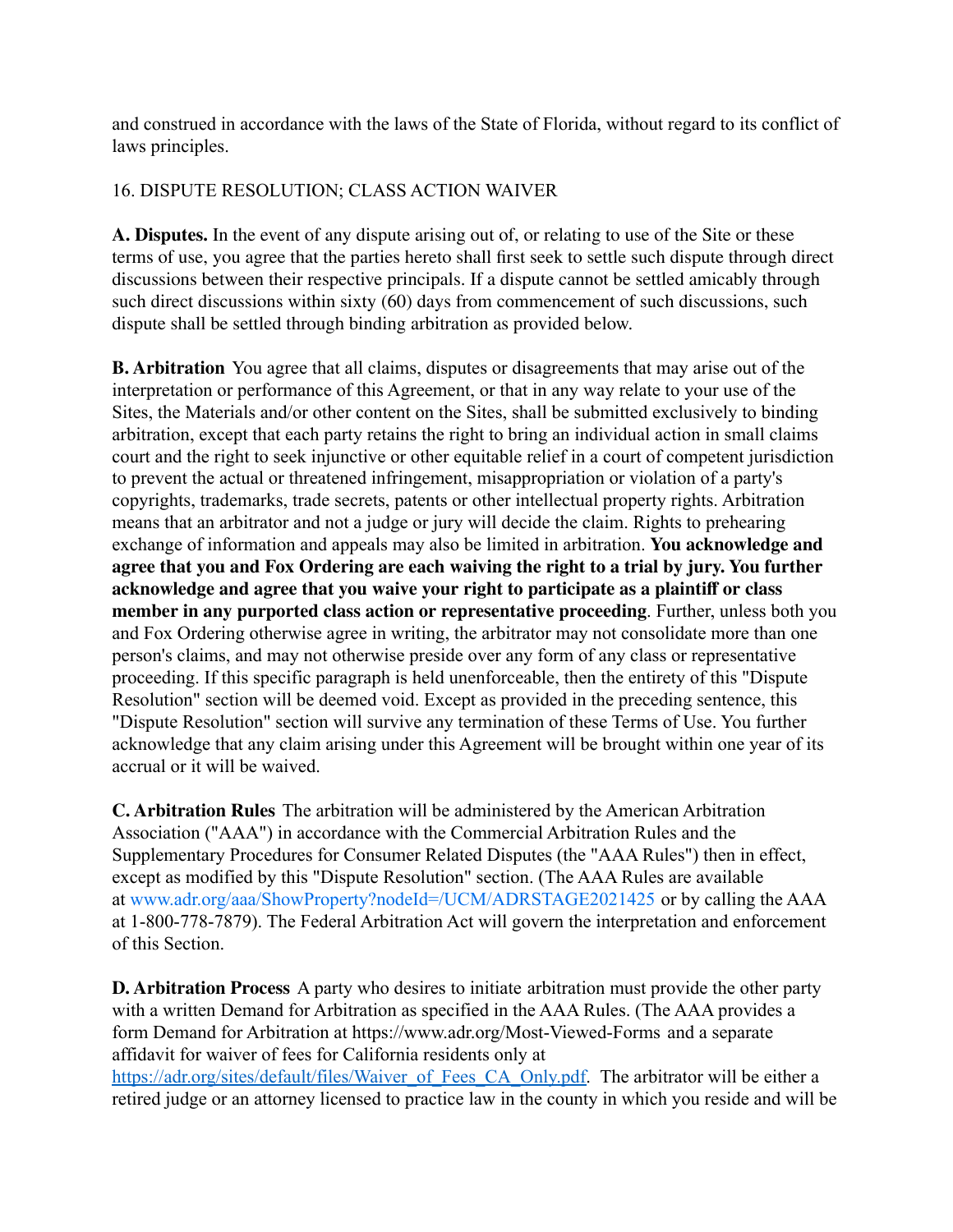selected by the parties from the AAA's roster of consumer dispute arbitrators. If the parties are unable to agree upon an arbitrator within seven (7) days of delivery of the Demand for Arbitration, then the AAA will appoint the arbitrator in accordance with the AAA Rules.

**E. Arbitration Location and Procedure** Unless you and Fox Ordering otherwise agree, the arbitration will be conducted in Palm Beach County, Florida. If your claim does not exceed \$10,000, then the arbitration will be conducted solely on the basis of documents you and Fox Ordering submit to the arbitrator, unless you request a hearing or the arbitrator determines that a hearing is necessary. If your claim exceeds \$10,000, your right to a hearing will be determined by the AAA Rules. Subject to the AAA Rules, the arbitrator will have the discretion to direct a reasonable exchange of information by the parties, consistent with the expedited nature of the arbitration.

**F. Arbitrator's Decision** The arbitrator will render an award within the time frame specified in the AAA Rules. The arbitrator's decision will include the essential findings and conclusions upon which the arbitrator based the award. Judgment on the arbitration award may be entered in any court having jurisdiction thereof. The arbitrator's award damages must be consistent with the terms of the "Limitation of Liability" section above as to the types and the amounts of damages for which a party may be held liable. The arbitrator may award declaratory or injunctive relief only in favor of the claimant and only to the extent necessary to provide relief warranted by the claimant's individual claim. The prevailing party in arbitration will be entitled to an award of reasonable attorneys' fees and expenses to the extent provided under applicable law.

**G. Fees** Your responsibility to pay any AAA filing, administrative and arbitrator fees will be solely as set forth in the AAA Rules.

**H. Class Action Waiver** You acknowledge and agree that any claim or dispute in any arbitration or proceeding shall be brought on an individual basis only, and not as a class action or collective action, and there is no right or authority for any dispute or claim to be brought in a purported representative capacity on behalf of the general public or any other persons. Regardless of anything herein, the interpretation, applicability or enforceability of the Class Action Waiver may only be determined by a court and not an arbitrator.

**I. Changes** Fox Ordering reserves the right to change this "Dispute Resolution" section. Notwithstanding the provisions of the modification-related provisions above, if Fox Ordering changes this "Dispute Resolution" section after the date you first accepted this Agreement (or accepted any subsequent changes to this Agreement), you agree that your continued use of the Sites after such change will be deemed acceptance of those changes. If you do not agree to such change, you may reject any such change by providing Fox Ordering written notice of such rejection by mail or hand delivery to: Fox Ordering, 4301 Oak Circle Suite 7, Boca Raton FL, 33431 or by email from the email address associated with your account to: support@foxordering.com, within 30 days of the date such change became effective, as indicated in the "Effective" date above. In order to be effective, the notice must include your full name and clearly indicate your intent to reject changes to this "Dispute Resolution" section. By rejecting changes, you are agreeing that you will arbitrate any Dispute between you and Fox